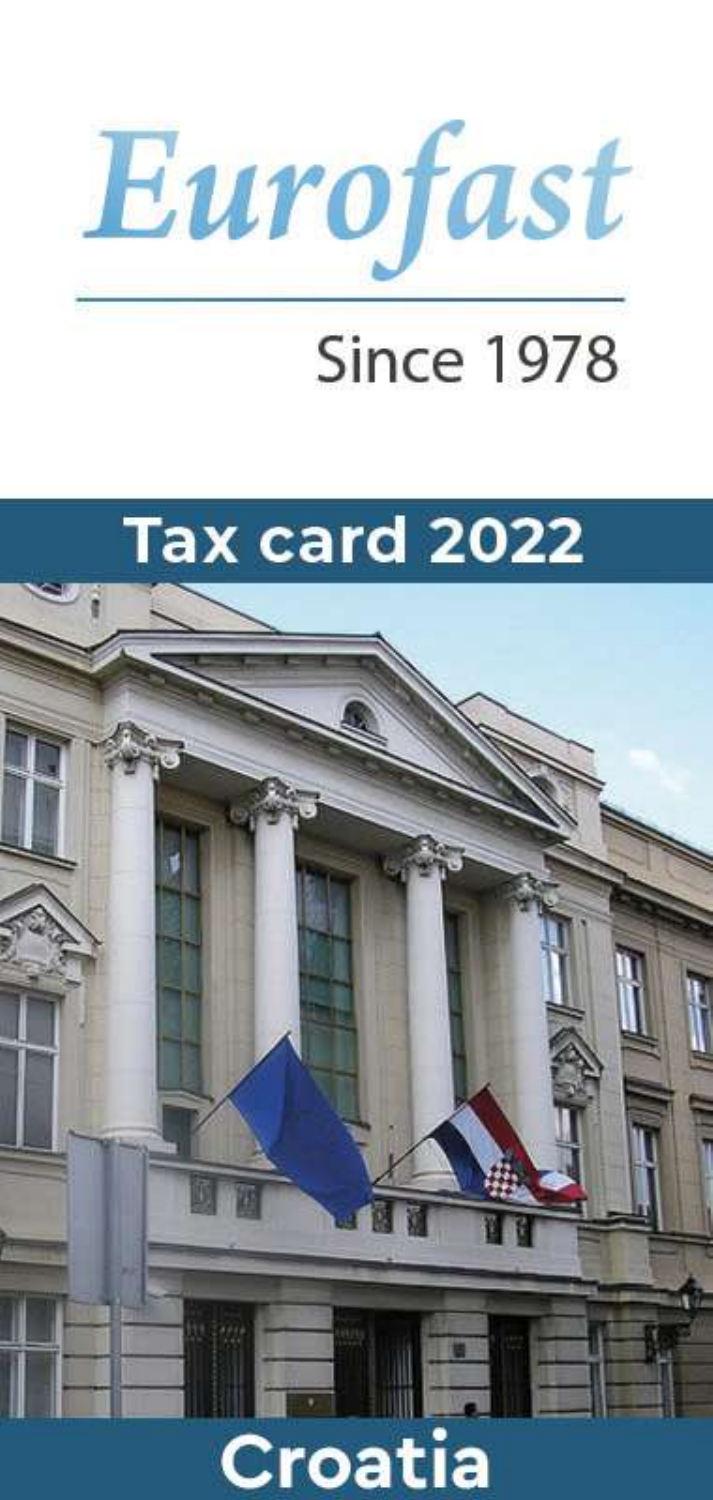#### **TAX CARD 2022 – CROATIA**

#### Table of Contents

#### **1. Individuals**

- 1.1 Personal Income Tax
	- 1.1.1 Residency
	- 1.1.2 Tax Rates
	- 1.1.3 Exempt Income
- 1.2 Social Security Contribution
- 1.3 Inheritance & Gift Taxes
- 1.4 Tax of savings income

#### **2. Corporate Taxation**

- 2.1 Corporate Income Tax
	- 2.1.1 Residency
	- 2.1.2 Tax Rates
	- 2.1.3 Exempt Income
	- 2.1.4 Deductible Expenses
- 2.2 Withholding Taxes
- 2.3 Capital Gains Tax

#### **3. Indirect Taxation**

- 3.1 Value Added Tax (General Sales Tax) 3.1.1 VAT Registration Threshold
	- 3.1.2 Rates
- 3.2 Custom Duties
- 3.3 Excise Duties

#### **4. Local & Other Taxes, Fees**

4.1 Real Estate Transfer Tax

#### **5. Tax Calendar**

#### **6. Administrative Penalties**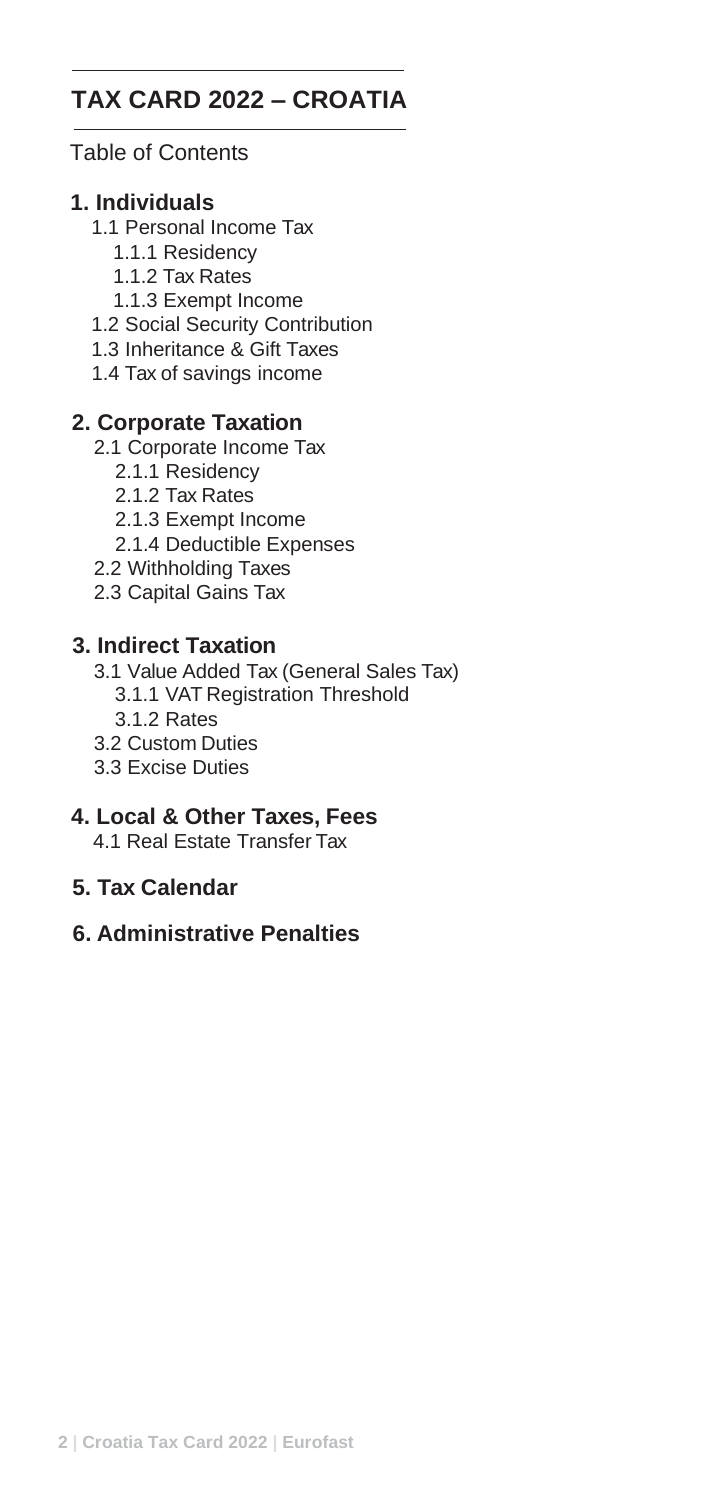## **I. Individuals**

#### **1.1 Personal Income Tax**

Personal income is divided in two categories and taxed accordingly:

**Annual Income:** income from employment, independent profession and any other income that is considered as annual.

**Final income:** income from property and property rights, capital and insurance and other income considered as final.

#### *1.1.1 Residency*

An individual is resident when having a permanent residence in Croatia or when having a place of abode for more than 183 days in one or two tax years. Residents pay tax on their worldwide income. Non-residents pay tax only on Croatia source income.

#### *1.1.2 Tax Rates*

The rates of income tax depend on the source of the income and are taxed with rates of 20% and 30%.

#### **A) Tax rate from employment income and second income (Annual basic non-taxable deduction: 48,000 HRK)**

| Chargeable Income HRK (monthly) | <b>Tax Rate</b> |
|---------------------------------|-----------------|
| $0 - 30,000$                    | 20%             |
| over 30,000                     | 30%             |

Annual Personal Income Tax rate is 20% for tax base up to 360,000.00 HRK and 30% for a tax base over 360,000.00 HRK.

#### **B) Tax rate from income from property rights depends on income type:**

| <b>Property related income</b>                               | <b>Tax Rates</b> |
|--------------------------------------------------------------|------------------|
| Income from rent and lease                                   | 10%              |
| Income from property rights                                  | 20%              |
| Income from alienation of real estate and<br>property rights | 20%              |
| Income from alienation of special property types             | 10%              |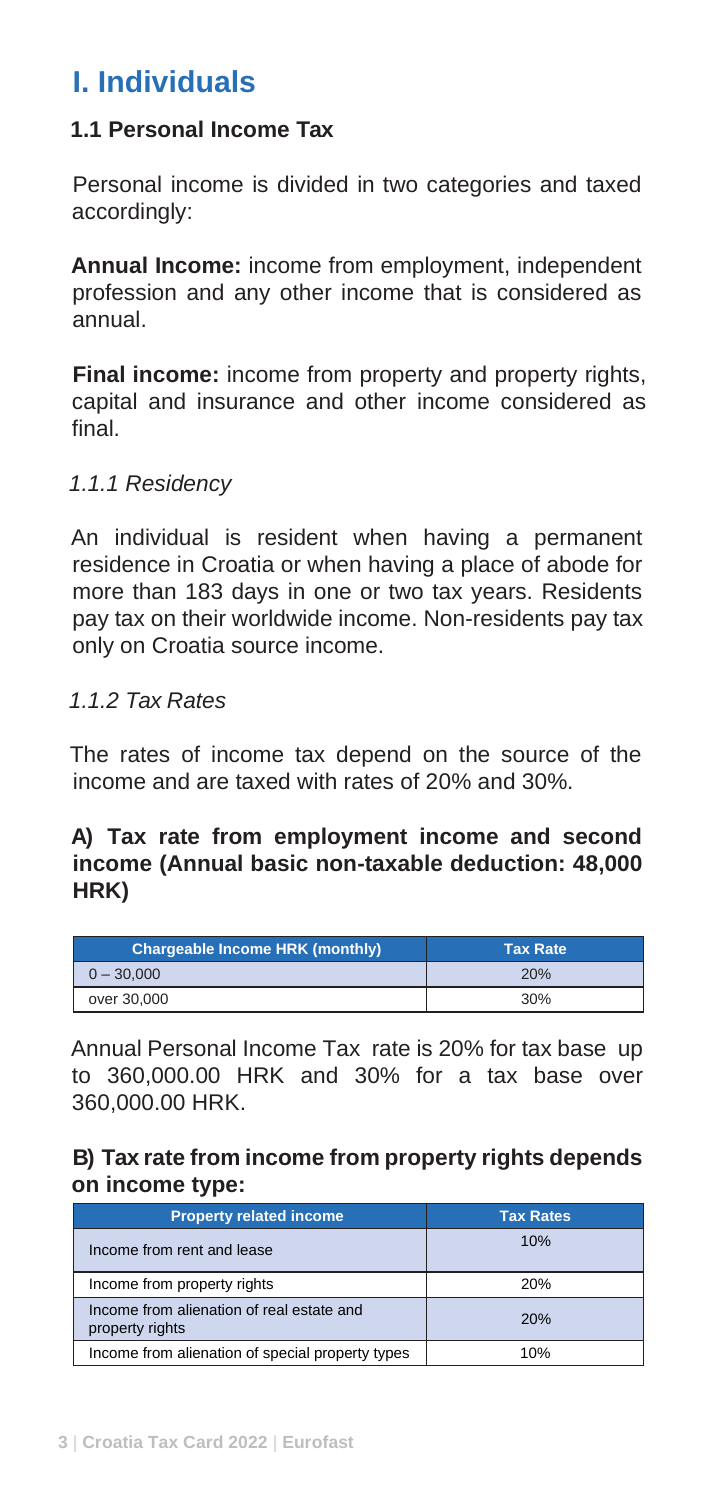#### **C) Capital Income Tax depends on the type of the income source:**

| <b>Capital Income Source</b>                | <b>Tax Rates</b> |
|---------------------------------------------|------------------|
| Interests                                   | 10%              |
| Property exclusion and use of service       | 30%              |
| Capital Gain (Financial Assets)             | 10%              |
| Assigned or optional purchase of own shares | 20%              |
| Shares and dividends                        | 10%              |

#### **D) Income Tax from other income considered as final income:**

| <b>Final Income Tax from Other Income</b>                         | <b>Tax Rate</b> |
|-------------------------------------------------------------------|-----------------|
| Contributions return                                              | 30%             |
| Difference between purchase price and market<br>value of property | 60%             |

Foreign pensions received by residents constitute taxable employment income for the recipient.

#### *1.1.3 Exempt Income*

| <b>Type of expenditure</b>                                                             | <b>Amount</b>                            |
|----------------------------------------------------------------------------------------|------------------------------------------|
| Basic deduction per year                                                               | 48,000 HRK                               |
| Deductions for dependents                                                              | Depending on the number<br>of dependents |
| Deductions for pension plans, insurance and cost of<br>purchase of the first residence | up to a limit                            |
| Donations<br>2%                                                                        |                                          |
| Income from alienation of real estate (up to three<br>100%<br>within certain period)   |                                          |
| Income from sale of movables (cars etc.) - up to a<br>certain period                   | 100%                                     |

#### **1.2 Social Security Contributions**

Croatian Social Security contributions consist of pension contribution calculated and deducted from the gross salary and a health and employment contribution calculated and paid on top of the gross salary. The following rates are valid from 01.01.2019

| <b>Contribution type</b>       | <b>Employee</b> | <b>Employer</b> |
|--------------------------------|-----------------|-----------------|
| Pension fund                   | 20%             |                 |
| Health insurance               |                 | 16.5%           |
| Health insurance at work place |                 | 0%              |
| Unemployment contribution      |                 | 0%              |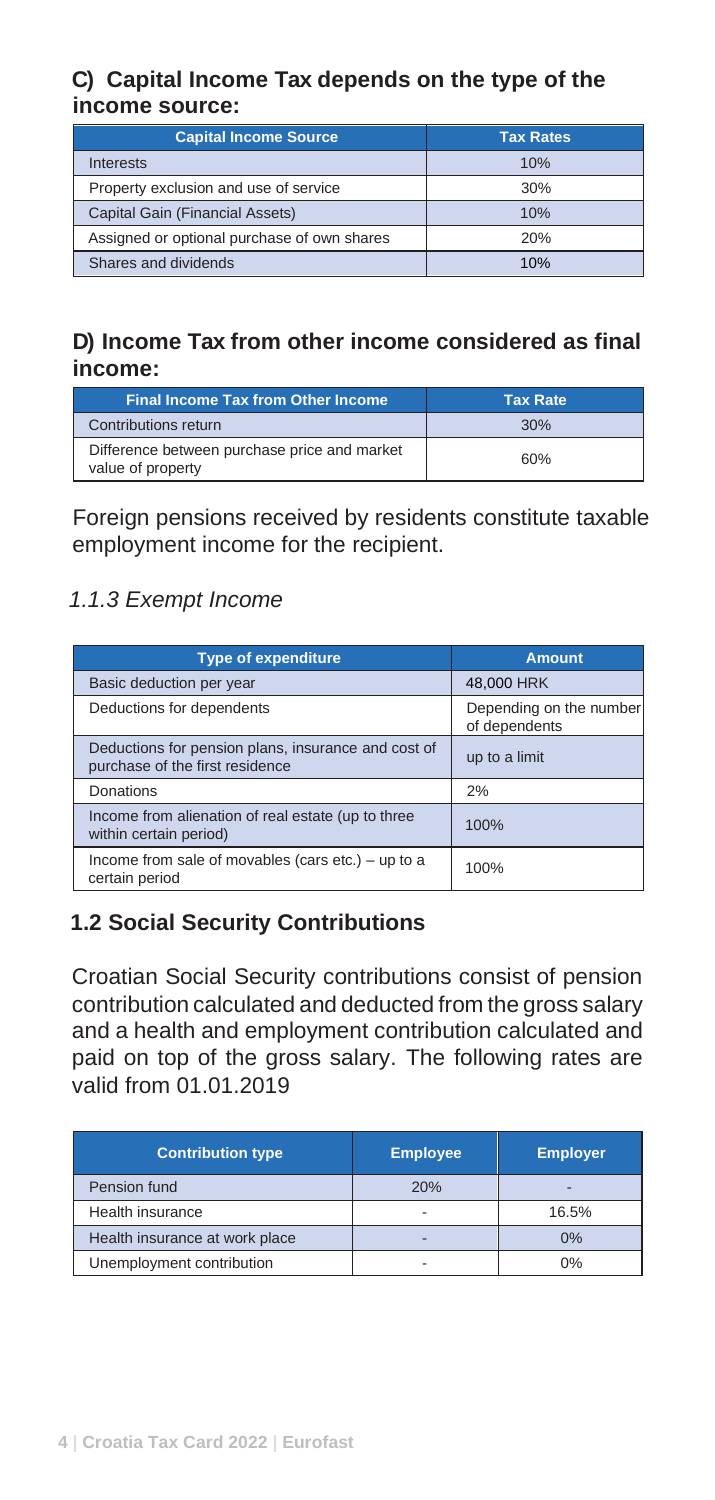#### **1.3 Inheritance & Gift Taxes**

A legal entity or natural person that receives or inherits the individual movable property as a gift with value of less than HRK 50,000.00 is tax exempted.

Individual movable property above the said amount, money, claims, securities, and real estate regardless of its market value are taxed with 3% tax rate.

Spouse and descendants are tax exempted both for received gifts and inheritance regardless of type and value of the property received.

Tax base constitutes the amount of the cash or the market value of financial and other assets on the day when the tax liability is determined, after the deduction of debts and costs related to the assets on which the tax is being paid.

#### **1.4 Tax of savings income**

Personal income from interests on savings is taxed with 10% tax rate regardless of the savings amount.

The tax base is the amount received from interest rates on principal amount in one year.

# **II. Corporate Taxation**

#### **2.1 Corporate Income Tax**

Taxable persons are legal entities or natural persons engaged in a business activity. Permanent establishments of non-resident enterprises are also taxable persons.

#### *2.1.1 Residency*

Resident legal entities, i.e. those which are duly registered and whose management and control is being exercised in Croatia, are generally subject to corporate tax on their worldwide income while non-residents are taxed on their incomes derived from sources in Croatia.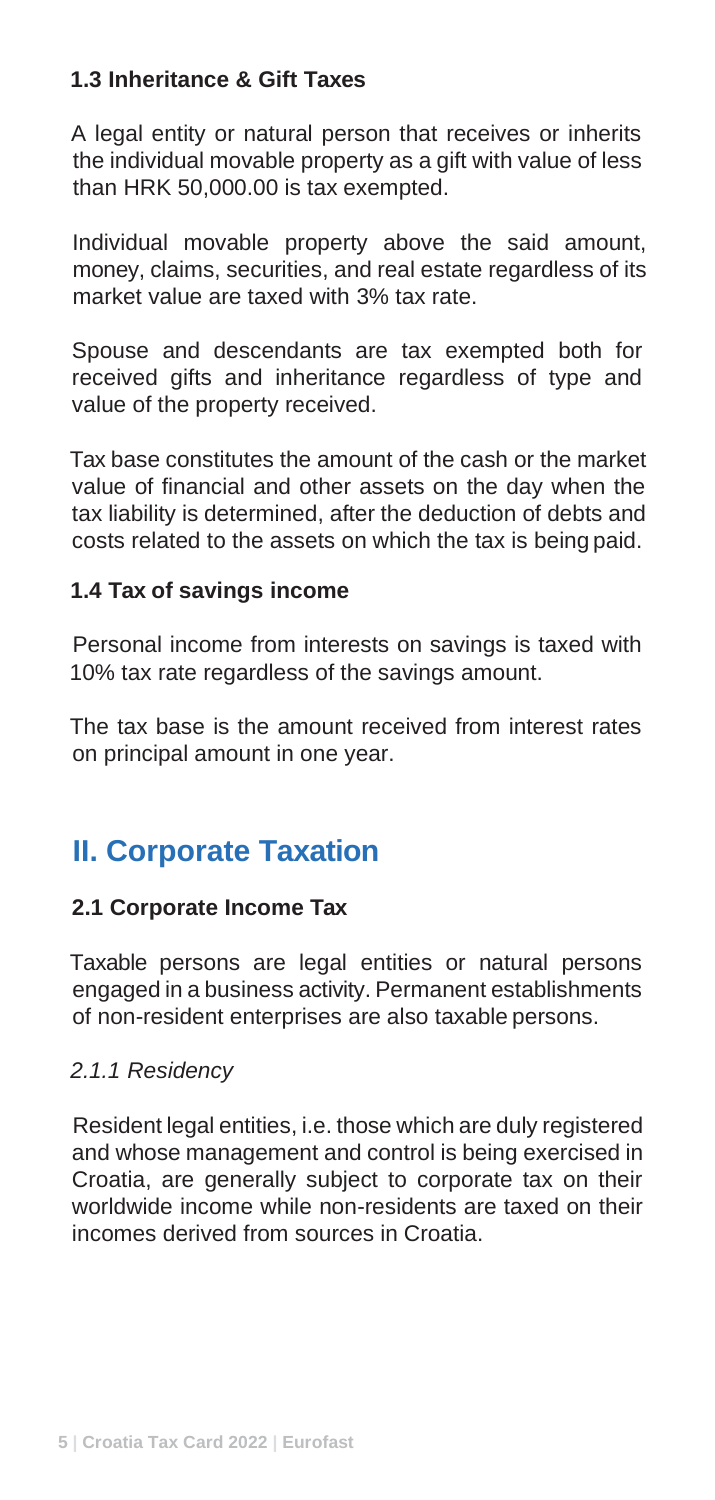#### *2.1.2 Tax Rate*

CIT is assessed in the year, in which the income is earned on a current year basis. Tax rates are as follows:

- 10% for realized income up to 7.5 million HRK;
- 18% for realized income equal or higher than 7.5 million HRK.

The taxable base is determined by increasing the accounting profits or losses for non-deductible expenses and reducing the accounting profits or losses for allowable items.

#### *2.1.3 Tax Deductions*

| <b>Benefits include:</b>                                                                                                                                                                        |
|-------------------------------------------------------------------------------------------------------------------------------------------------------------------------------------------------|
| Losses are carried forward for 5 years. There is no carry back of losses.                                                                                                                       |
| Depreciation is deducted using the straight-line method for tangible and<br>intangible assets. The depreciation rate for buildings is 5%, for machinery 25%<br>and for computers 50%.           |
| There is no company consolidation for tax purpose; each company has to file<br>separately.                                                                                                      |
| Thin capitalization rules relate to interest expenses. Interest paid to a<br>shareholder having 25% or more of the voting rights and his loan to equity ratio<br>exceeds 4:1 is not deductible. |

*2.1.4 Deductible Expenses*

Expenses incurred in the course of ordinary business are generally deductible.

#### **2.2 Withholding Taxes (in the absence of a more favorable DTT)**

| <b>Taxable payments</b>                                                                      | <b>Tax rate</b> |
|----------------------------------------------------------------------------------------------|-----------------|
| <b>Dividends</b>                                                                             | $10/20\%$ *     |
| Interests                                                                                    | 15/20%*         |
| <b>Royalties</b>                                                                             | 15/20%*         |
| Payment for auditing, legal, market research,<br>tax services paid to foreign legal entities | 15/20%*         |

\* 20% when paid to non-resident legal entities in countries that are listed as noncooperative jurisdictions for tax purposes (i.e., on the EU blacklist) and that have not included a tax treaty with Croatia.

### **2.3 Capital gains**

Capital gains in Croatia are included in the aggregate taxable income of legal entities and are taxed at the 10% standard rate. If the company has sold its own shares, the gains are not taxed.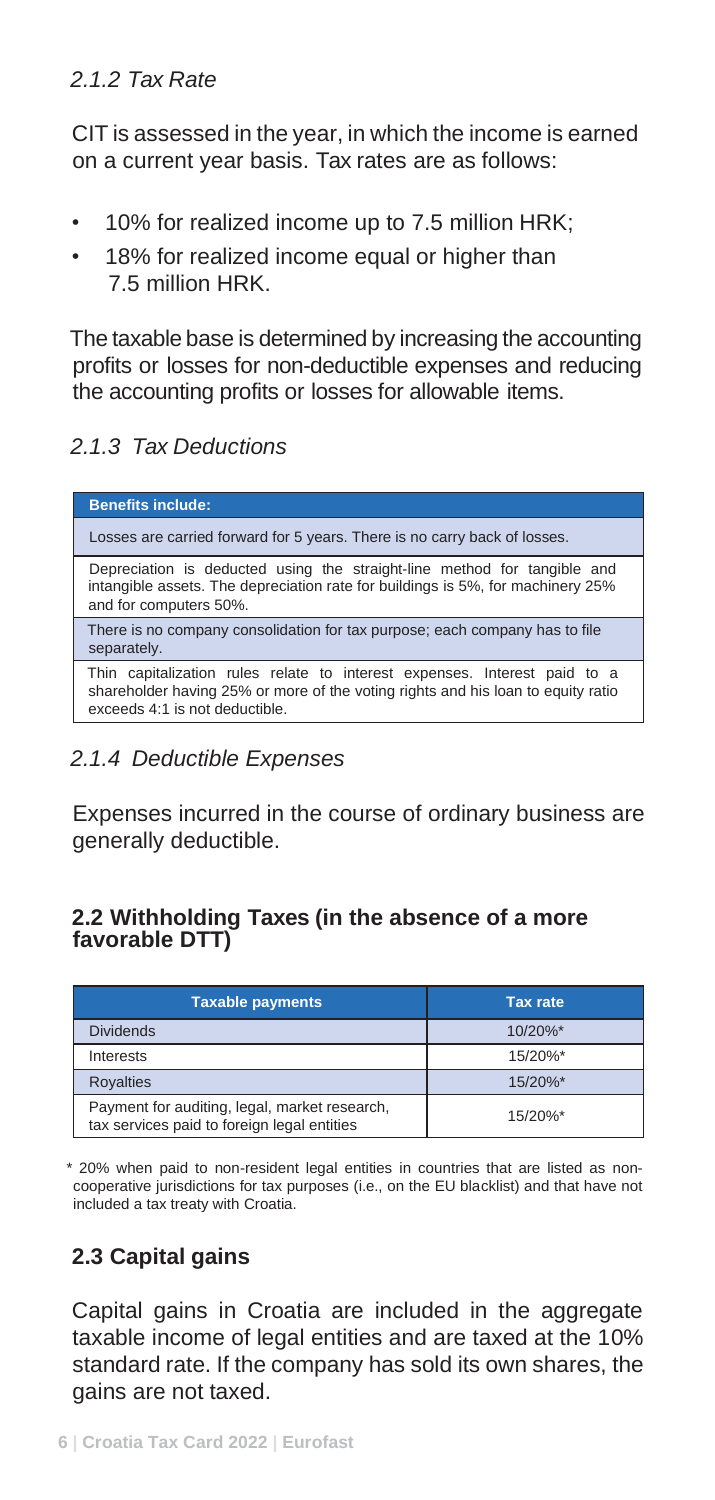### **III. Indirect Taxation**

#### **3.1. Value Added Tax (VAT)**

The VAT is levied at the state level and is applicable to the imports of goods into the territory of Croatia as well as goods and services supply in the territory of Croatia.

The tax period for a taxable person is determined on the basis of its turnover in the preceding calendar year. Hence, taxable persons with turnover:

- Up to HRK 800,000 submit **quarterly** tax returns,
- Greater than HRK 800,000 submit **monthly** tax returns.

Foreign entities registered in Croatia are required to submit VAT returns on a monthly basis.

#### *3.1.1 VAT Registration Threshold*

| <b>Cases of compulsory registration</b>                           | <b>Registration threshold</b> |
|-------------------------------------------------------------------|-------------------------------|
| Turnover for the last 12 months                                   | over 300,000 HRK              |
| A company may register voluntarily if the threshold<br>is not met | regardless of turnover        |

If a company exceeds the threshold of HRK 300,000.00 during the year it must register for VAT and not wait until the following calendar year.

#### *3.1.2 Rates*

| <b>Standard VAT Rate</b> | 25%                                                                                                                                                                                                                                                                   |
|--------------------------|-----------------------------------------------------------------------------------------------------------------------------------------------------------------------------------------------------------------------------------------------------------------------|
| Reduced VAT rates        | 5%: Daily newspapers and magazines containing<br>more than 25,000 words; bread and milk; books and<br>scientific journals; medicines.                                                                                                                                 |
|                          | 13%: Hotel & accommodation services; newspapers<br>& magazines unless they are published solely for<br>advertisement; baby food and white sugar, supply<br>of services by libraries, theaters and other cultural<br>services, meat, fish, eggs, fruits and vegetables |
| VAT exemption            | Hospital and health care services, financial services,<br>insurance transactions, educational services, universal<br>postal services, etc.                                                                                                                            |

#### **3.2 Custom Duties**

As of July 1",2013 Croatia as EU member state has adopted EU trade policy, therefore the tariff and trade system are unified within the EU (TARIC system).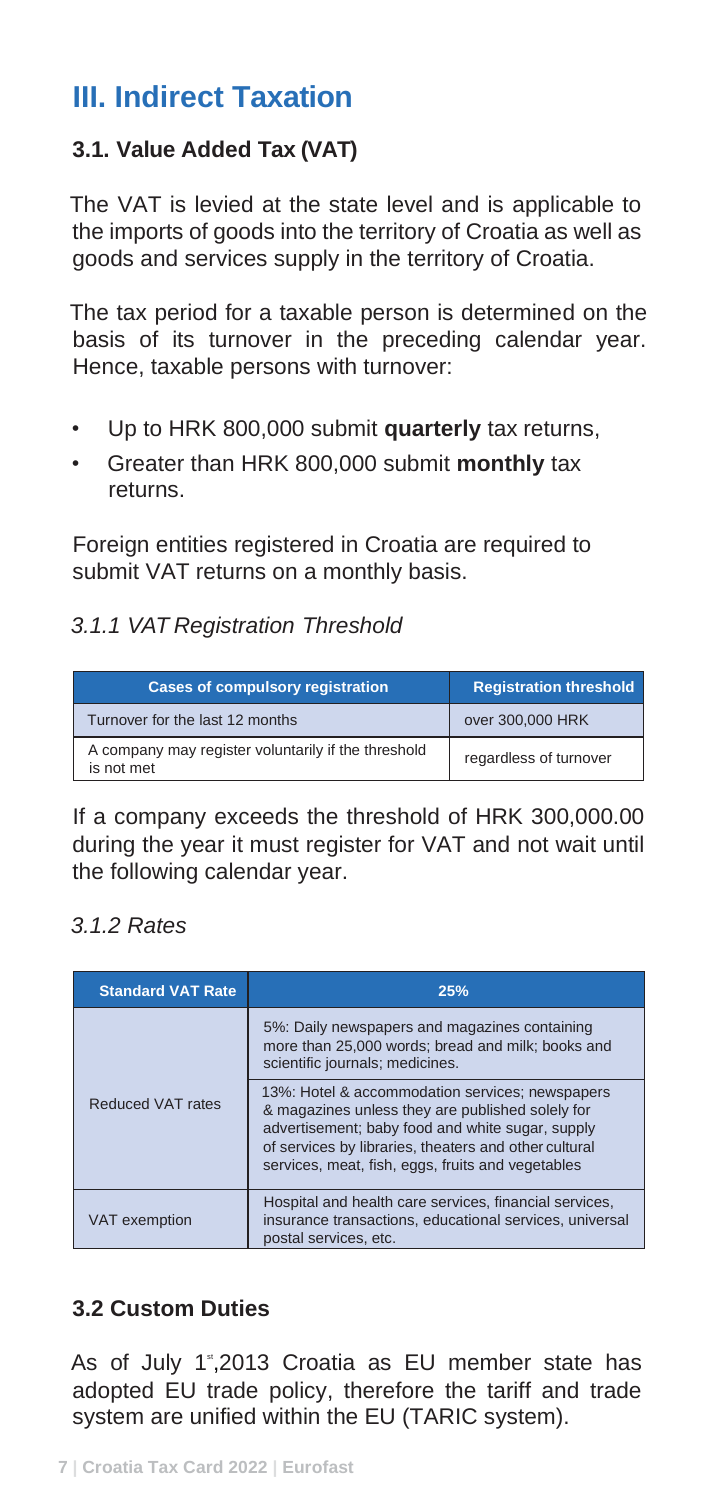Import duty and taxes are due for importing goods in Croatia from non-EU countries whether by a private individual or a legal entity. The import duty and taxes payable are calculated on the cost, insurance and freight value.

| <b>Duty rates example</b> | <b>Commodity example</b>                                            |
|---------------------------|---------------------------------------------------------------------|
| 0%                        | <b>Books</b>                                                        |
| 12%                       | Clothing                                                            |
| 17%                       | <b>Boats</b>                                                        |
| Exempted                  | laptops, mobile phones, digital cameras,<br>and video game consoles |

#### **3.3 Excise Duties**

Excises are a special type of sales tax paid on some commodities like tobacco products, alcohol drinks, beer, wine, energy products and electricity. Excise duty is also unified within EU system.

Additional customs fees can be charged to cover the expense of performing any required examinations, verification and/or testing of the imported goods.

## **IV. Local and Other Taxes, Fees**

#### **4.1 Real Estate Transfer Tax**

Real estate transfer tax applies on transfer of land and buildings at 3%. It occurs when a resale property is sold, gifted or inherited. The taxpayer is the buyer.

VAT is charged on the selling price of a constructed real estate (housing) by a taxpayer who is VAT registered to a final customer, or within 2 years from the first usage of the real estate. In such a case, the 3% transfer tax does not apply.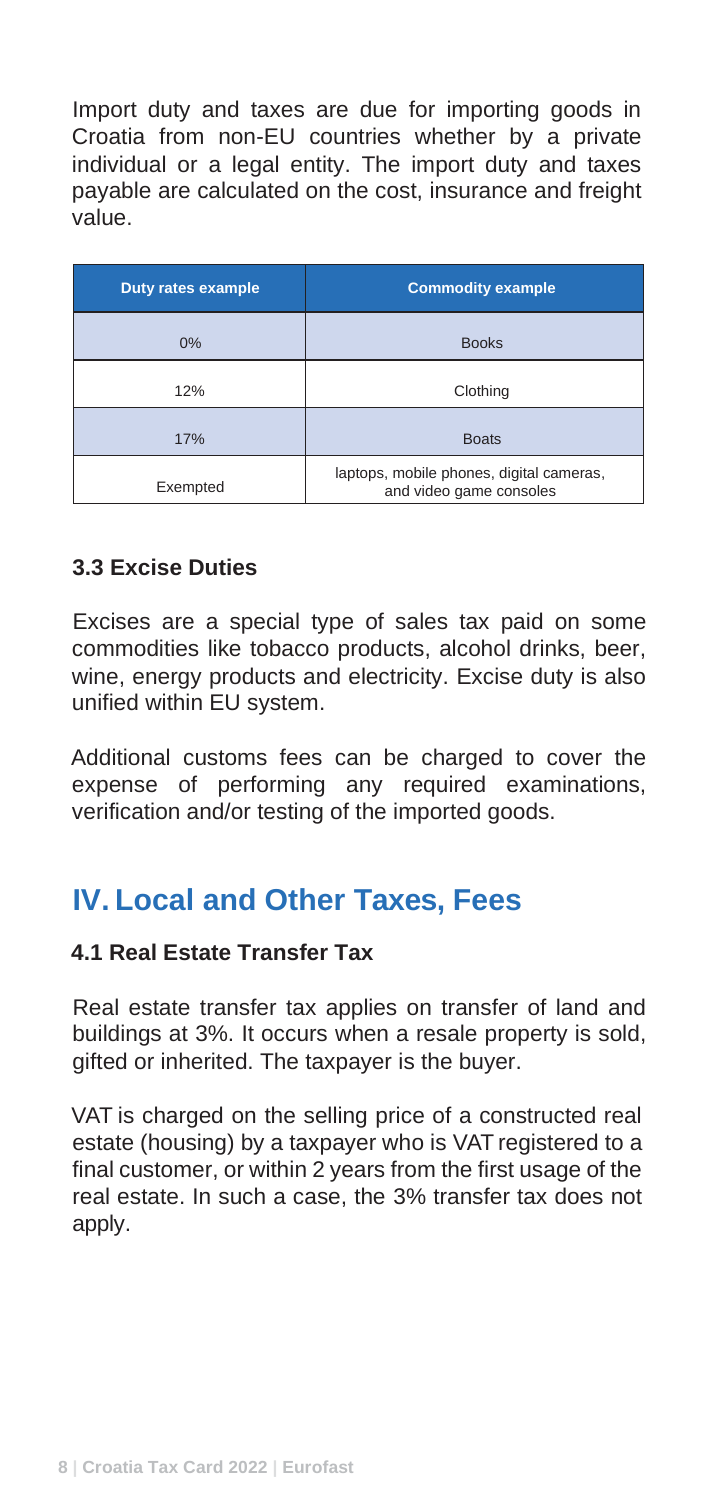# **V.Tax Calendar**

| <b>Submission deadlines</b>                                 |                                                                 |
|-------------------------------------------------------------|-----------------------------------------------------------------|
| 30 Apr 2022                                                 | Submission of corporate tax returns for 2021                    |
| Last day of the month for the<br>previous month             | Corporate income tax advance payment for<br>monthly instalments |
| 15 <sup>th</sup> of the current month for<br>previous month | Payment of social security contributions for<br>employees       |
| 20 <sup>th</sup> of the current month for<br>previous month | VAT declaration                                                 |
| End of the current month for<br>previous month              | VAT payments                                                    |

# **VI. Major Tax Penalties**

| <b>Event</b>                                                                           | <b>Penalties</b>                     |
|----------------------------------------------------------------------------------------|--------------------------------------|
| Default interest rate for arrears (any payment<br>towards tax authority)               | 5.75% annually for legal<br>entities |
| Late or no submission of VAT declaration, wrong<br>VAT calculation                     | 2,000 - 500,000 HRK                  |
| Invoice content is not in compliance with VAT Act                                      | $1.000 - 200.000$ HRK                |
| Late payment or non-payment of registered VAT<br>obligation                            | $1.000 - 500.000$ HRK                |
| Omission to store invoices in proper manner<br>within mandatory deadline               | $2,000 - 500,000$ HRK                |
| Omission to pay tax per annual personal income<br>tax submission                       | $2.000 - 500.000$ HRK                |
| Omission to report monthly personal income tax<br>obligation for employees by taxpayer | $2,000 - 500,000$ HRK                |